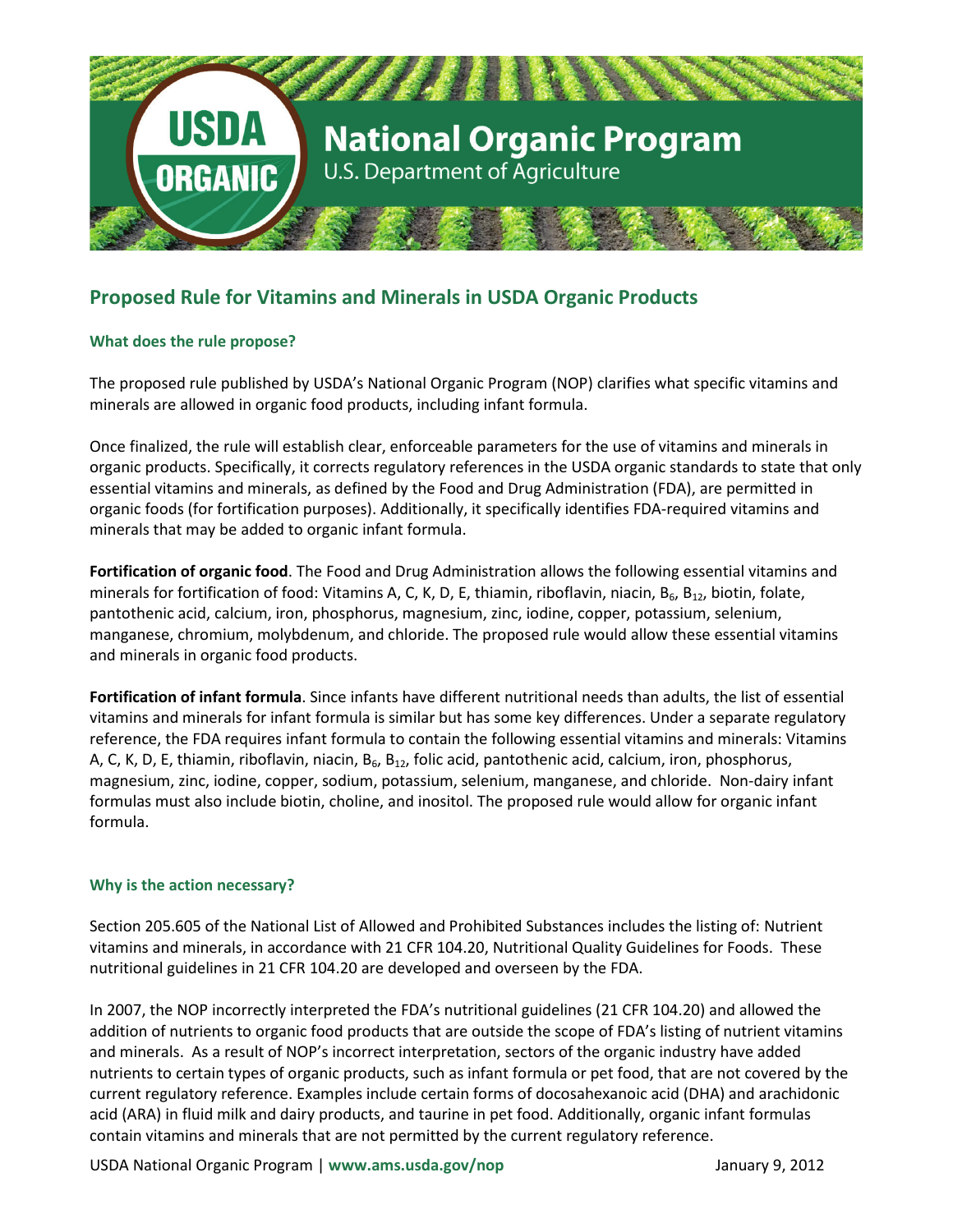The NOP is proposing the regulatory change in this rule to establish clear, transparent parameters for using vitamins and minerals in organic products that align with FDA regulatory provisions.

### **Who determines what substances are included on the National List?**

The Organic Foods Production Act (OFPA) allows the use of natural substances in organic crop and livestock production unless they are specifically prohibited and prohibits the allowance of synthetic substances unless they are specifically allowed. The National List of Allowed and Prohibited Substances is the portion of the USDA organic standards that specifically identifies which synthetic substances are allowed and which nonsynthetic (natural) substances are prohibited in organic crop and livestock production. The National List also specifies which non-organic ingredients and processing aids can be used in processed organic products.

OFPA states that the National Organic Standards Board (NOSB) must recommend approval of any substance added to the National List of Allowed and Prohibited Substances. The NOSB is an independent federal advisory board composed of organic industry and stakeholder representatives. Members represent a diversity of interests, including organic farmers and handlers, environmentalists, consumer representatives, a scientist, certifier, and retailer.

When reviewing materials that are petitioned for inclusion on the National List, the NOSB considers public comments, technical reports, and other information to determine if the substance should be allowed or prohibited in organic production and handling. Each substance must meet several criteria, including compatibility with sustainable agriculture, low impact on the environment and human health, and essentiality in organic production and handling. The advisory board also considers natural alternatives to each National List substance before recommending whether the substance should be added to the National List.

After the NOSB makes their final recommendations, the NOP reviews the recommendations and determines whether to move forward with amending the National List. NOSB recommendations are not in effect unless the NOP amends the National List after public comment and the publication of proposed and final rules.

### **How long before organic products in the marketplace reflect this change?**

To provide adequate time for companies to change their formulations (as necessary), the NOP is proposing a two-year implementation period after the publication of a Final Rule. The two-year implementation period would also provide time for additional substances to be petitioned for potential addition to the National List of Allowed and Prohibited Substances.

### **What about DHA algal oil and ARA fungal oil?**

The proposed rule defines exactly which vitamins and minerals are permitted in organic products. It does not include nutrients that are not specifically referenced under FDA policy. A number of substances, including the fatty acid nutrients DHA algal oil and ARA fungal oil, were previously permitted by the NOP due to the incorrect interpretation of the FDA fortification policy. These substances will need to be petitioned separately to be considered by the NOSB for inclusion on the National List.

In early December 2011, the NOSB examined DHA algal oil and ARA fungal oil in response to petitions requesting to allow them in organic food products and infant formula. [A webcast](http://usda.granicus.com/ViewPublisher.php?view_id=5) of the NOSB discussion is available on the NOP website. The NOSB voted 10-4 to allow DHA algal oil and ARA fungal oil in organic food products with the following restrictions: all agricultural ingredients must be organic and DHA algal oil and ARA